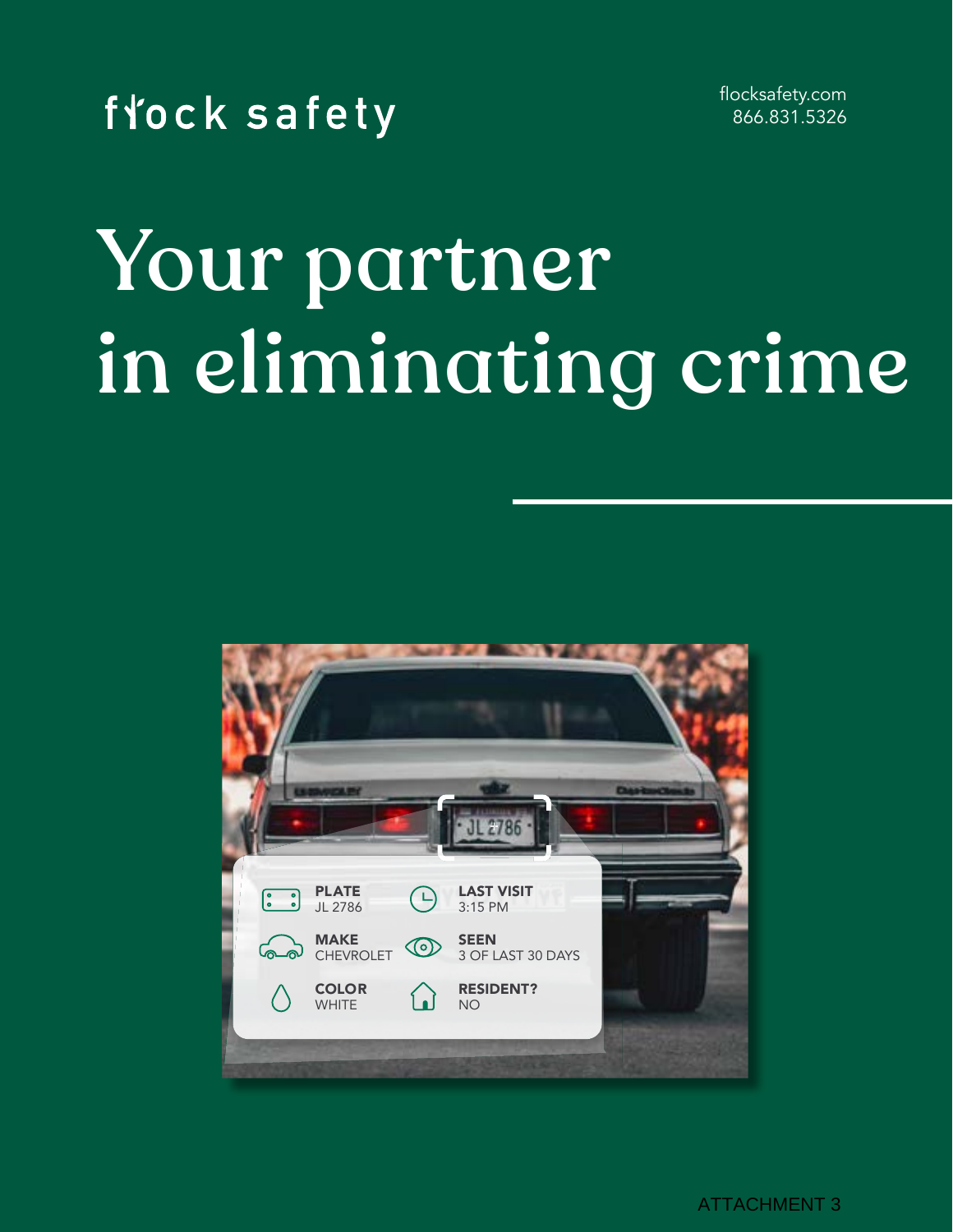Protecting your jurisdiction is of the utmost importance. Thank you for considering Flock Safety as part of your comprehensive strategy to protect your city, citizens, and officers. We are more than just a camera company - we are a public safety operating system that empowers private communities and law enforcement to work together to eliminate crime. We build devices that detect and capture objective evidence, machine learning that uncovers investigative leads, and real-time alerts that prepare officers to be effective in the field.

## **What makes Flock Safety's technology different**



#### PUBLIC & PRIVATE PARTNERSHIPS

Thousands of communities use privately funded Flock Safety cameras throughout the country, which provides a huge benefit to local law enforcement as they can have access to those cameras without having to pay for them.



#### VEHICLE FINGERPRINT™ **TECHNOLOGY**

Capture far more than just license plates. Allow your investigators to search footage by vehicle type, make, and color; identify the state of a license plate; capture temporary plates, paper plates, and vehicles without plates. Our cameras also capture two (2) lanes of traffic traveling up to 100 MPH with a single camera.



#### INFRASTRUCTURE FREE

Use cameras that are solar powered and include LTE internet connectivity (unlimited use included in cost), so they can be rapidly deployed virtually anywhere.



#### SIMPLE & AFFORDABLE

Our cameras cost \$2,500 per camera per year which includes hardware, software, solar power, LTE connectivity, unlimited users, and unlimited data storage.

We look forward to hearing from you and hope you will join the "flock"!

Thank you,

# fłock safety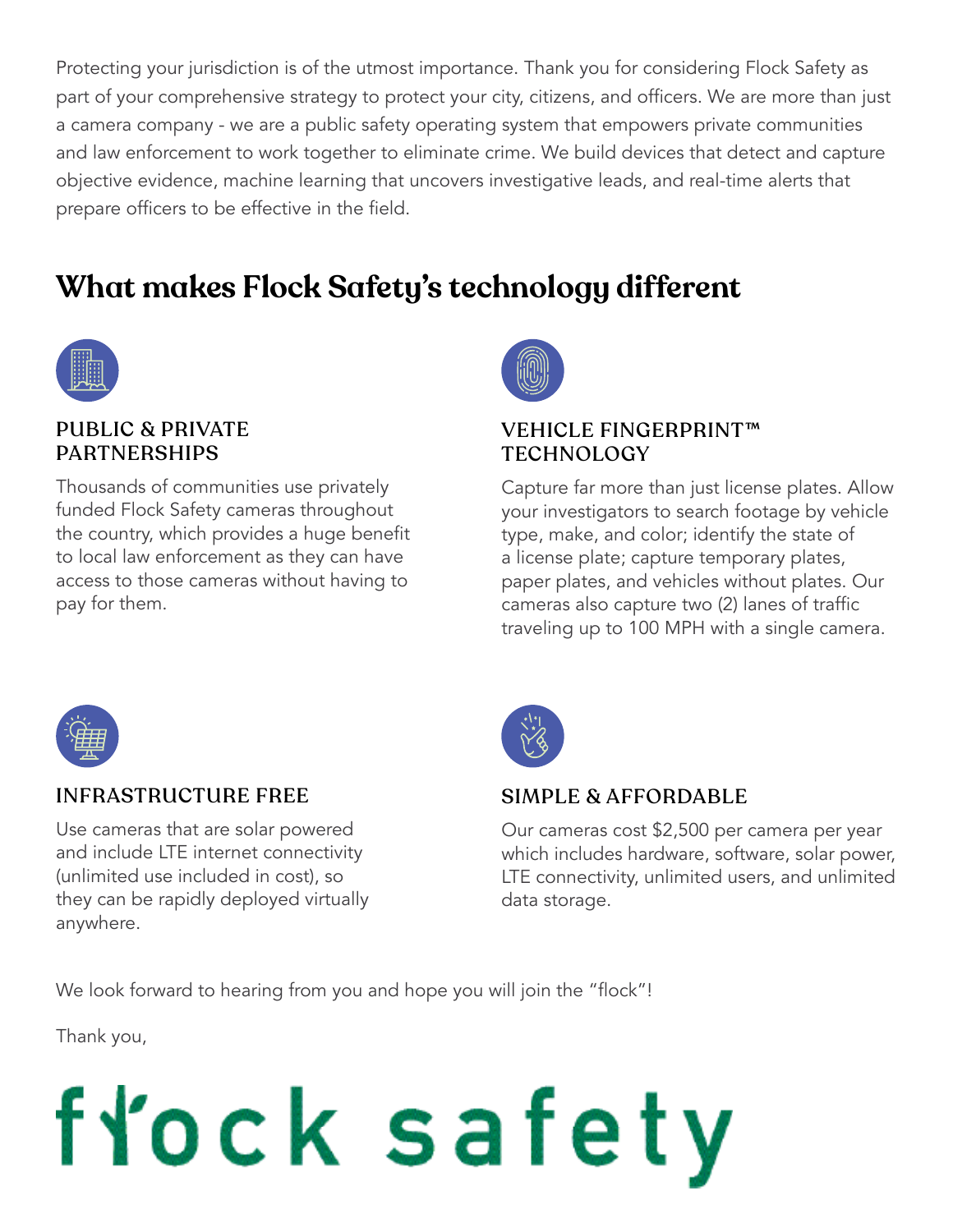

Flock Safety's technology includes fixed license plate reading cameras and software for unlimited users to access footage and receive hotlist notifications.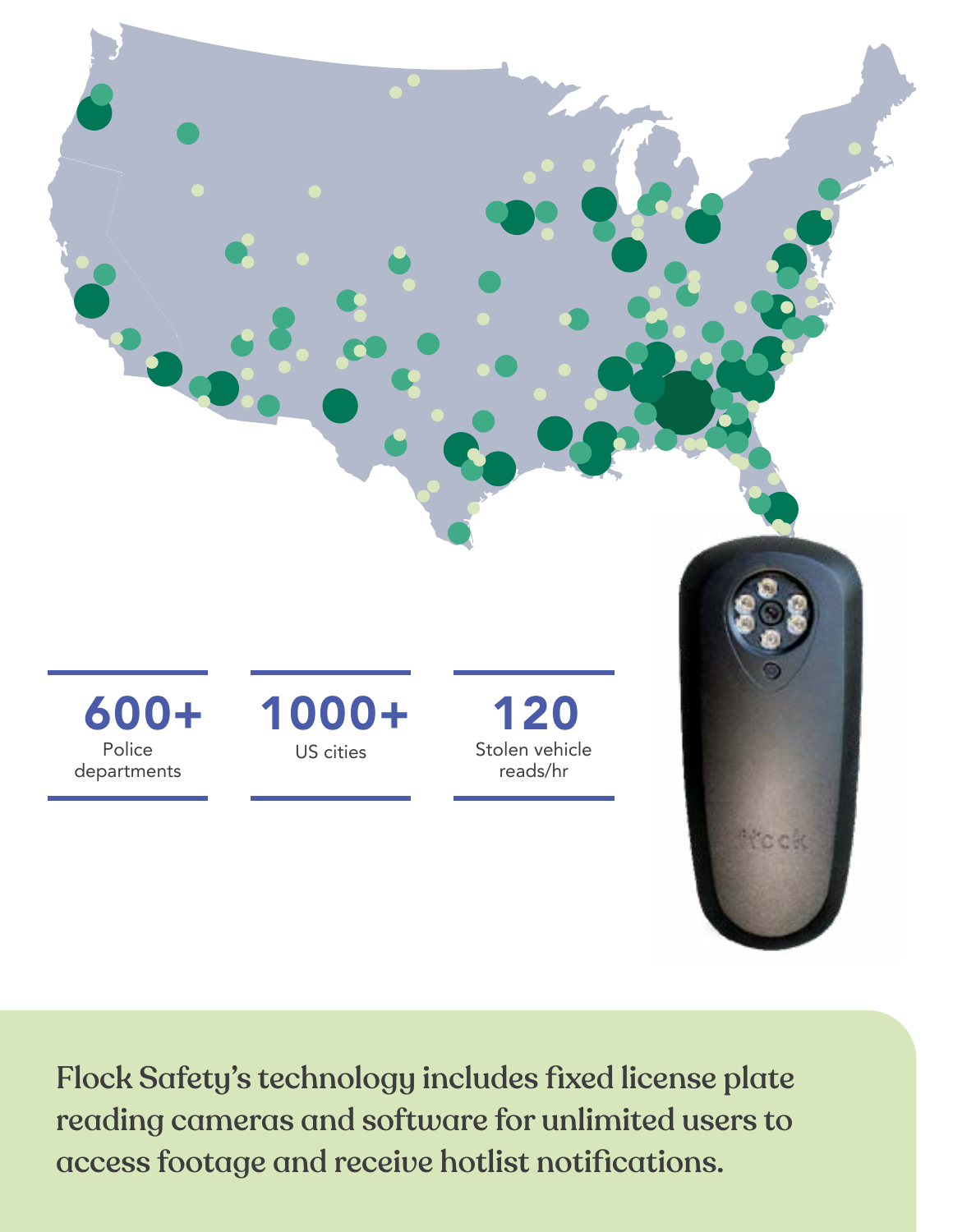## **Proposal Summary**

Police departments need a scalable solution to increase clearance rates and deter crime. The Flock Safety camera sees like a detective to make actionable evidence available when needed that is easily searchable by vehicle type, make, model, color, timeframe, or plate details. We deliver this detail through Machine Learning technology that scans each image for distinguishing features, instead of traditional metal plates. This means we can also detect vehicles with no plates, temporary plates, dirty/covered plates, and even get accurate state detection.

Our solution captures 30% more plates than our leading competitor, according to a side-byside study done by LASD in 2019, largely due to using AI and Machine Learning to analyze the entire vehicle profile, instead of legacy Infrared based technology.



In April 2019, Marietta Police Department released a study that shows they experienced a 34% reduction in calls for service by targeting crime hot spots throughout the city with Flock Safety cameras.

In October 2019, Cobb County Police Department released a study based on their installation of 13 Flock Safety cameras in March. Over the six month period, Cobb police reported a 60% reduction in overall crime by focusing on the beat with the highest



## **Company Overview**

Flock Safety's mission is to eliminate crime. This is possible with city-wide coverage of automatic license plate readers (ALPRs) for both public safety organizations and private citizens. When a crime occurs, Flock Safety devices deliver the actionable evidence you need to make an arrest.

Our company is headquartered in Atlanta, Georgia. Flock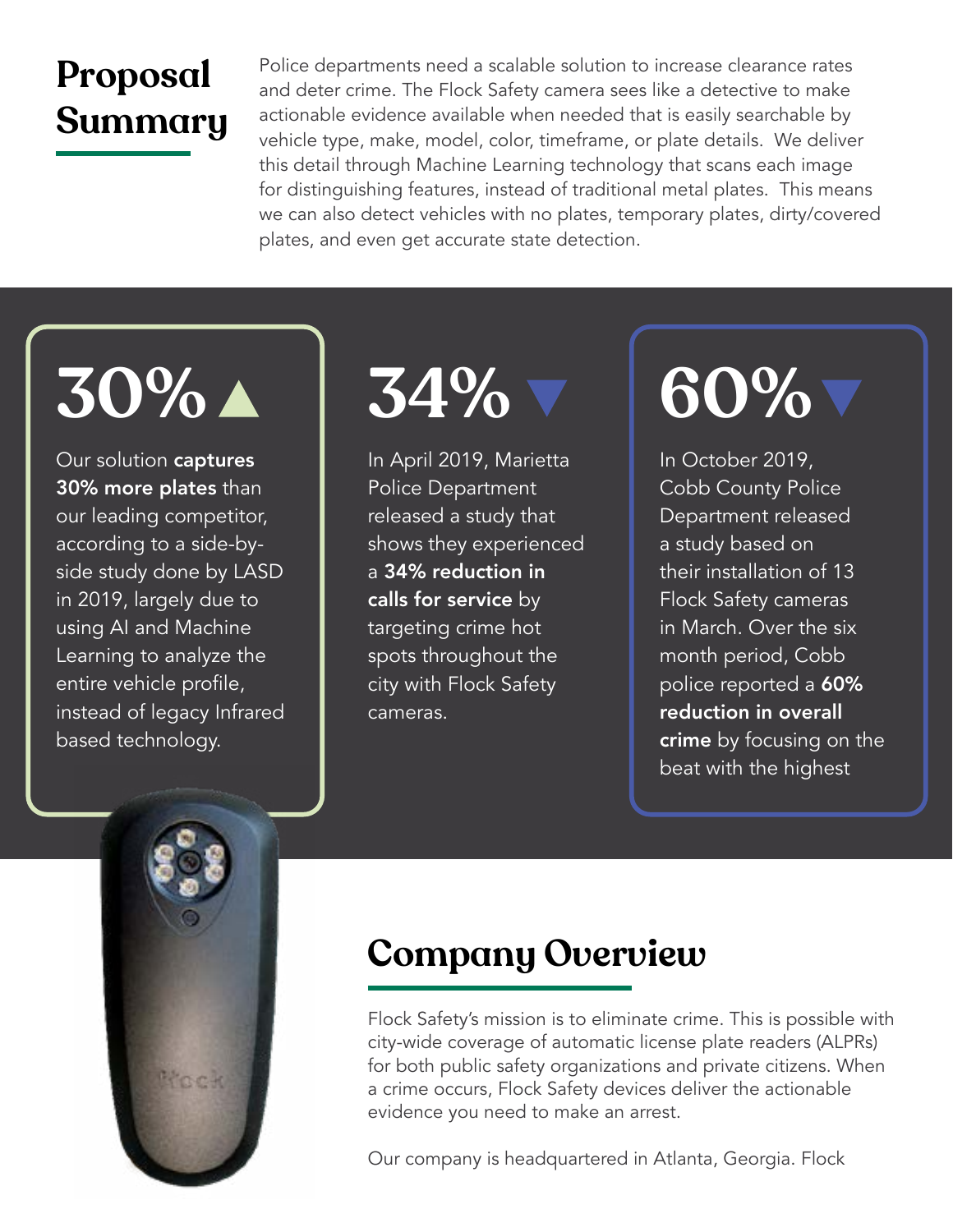Safety camera systems live in over 1000 cities in 38 states and over 600 police departments. With an average of 120 Hot List notifications sent an hour with jurisdictions throughout the U.S., our team is helping agencies solve and prevent crime every minute.

## **Customer Results**

Flock Safety unites law enforcement and the communities they serve in the pursuit of a safer, more equitable society, with the use of force-multiplying technology. Our devices, which are owned by both public and private customers, see like a detective. They capture objective evidence, decode investigative leads using machine learning technology, and deliver real-time, actionable alerts to officers so they can clear cases more efficiently. Over 1000 U.S. cities enlist the help of Flock Safety's public safety operating system to reduce crime by up to 70%. These are some of their stories.



#### JERSEY VILLAGE, TEXAS

#### A camera on every street to create a virtual gate

Within one week, Flock Safety cameras notified officers of two vehicles on the NCIC Hot List. During the seizure of one of the vehicles, a wanted murderer in the state of Louisiana was arrested. Both vehicles were returned to their owners.

- Location: Houston suburb
- Flock Cameras: 50+
- Residents: 8,000
- Installation: Two months from purchase

#### MARIETTA, GEORGIA

### 34% reduction in calls for service in targeted hotspots

Cameras within the city led to the arrest of a suspect who allegedly brutally attacked a woman. Officers were able to locate and arrest the suspect using Flock cameras after weeks of the suspect being on-the-run.

- Location: Atlanta suburb, in Cobb County, Georgia
- Flock Cameras: 70 and growing within the county (30 police and 40 private cameras)
- Residents: 65,000 in Marietta
- Installation: Two months from purchase for first hotspot created

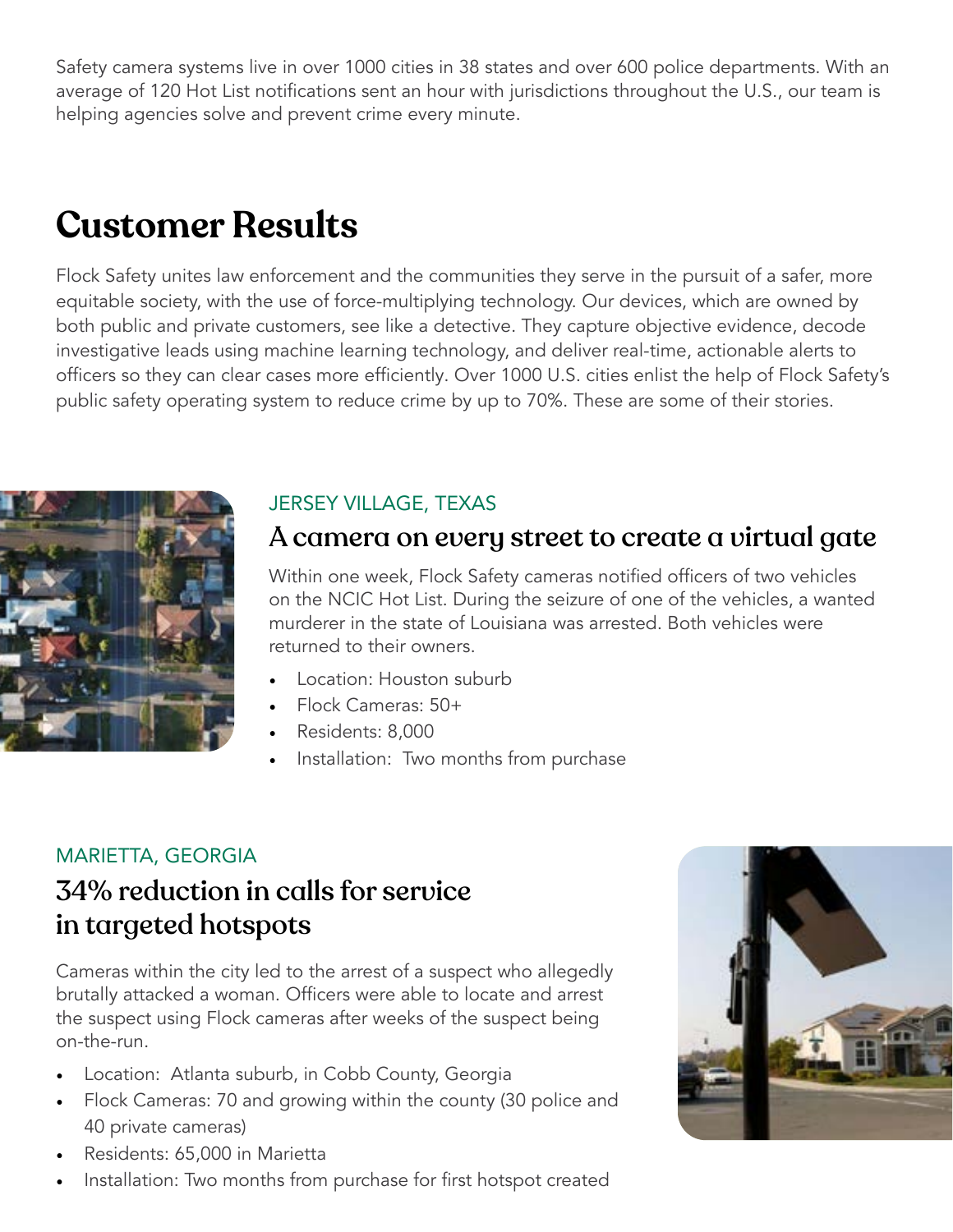

#### COBB COUNTY, GEORGIA

### Containment strategy in highest crime beat of the county

Cobb County Police Department utilized 35 Flock cameras in 2 containment zones in their highest crime beats to reduce crime by over 60%.

- Location: Cobb County, GA is just outside of Atlanta
- Flock Cameras: 35 for PD, over 100 including private sector cameras
- Residents: 750,000 in Cobb County
- Installation: Phased approach
- Contact: Deputy Chief Stuart Vanhoozer at stuart.vanhoozer@

#### LOS ANGELES, CALIFORNIA

### Sheriff's Department performs detection accuracy test

Los Angeles Sheriff's Department performed a head-to-head test of the Flock Safety camera versus a legacy ALPR solution.

The results showed that the Flock Safety camera captures

30% more vehicle images and provides more accurate reads than traditional cameras triggered by infrared technology.

- Conducted in limited lighting from 2:00 AM to 8:00 AM, and from 11:00 PM to 6:00 AM.
- Causes for missed vehicles and/or misread plates were associated with the amount of reflectivity of the plate (older/ dirtier tags, and dealer provided paper plates).

#### ACCURATE READS



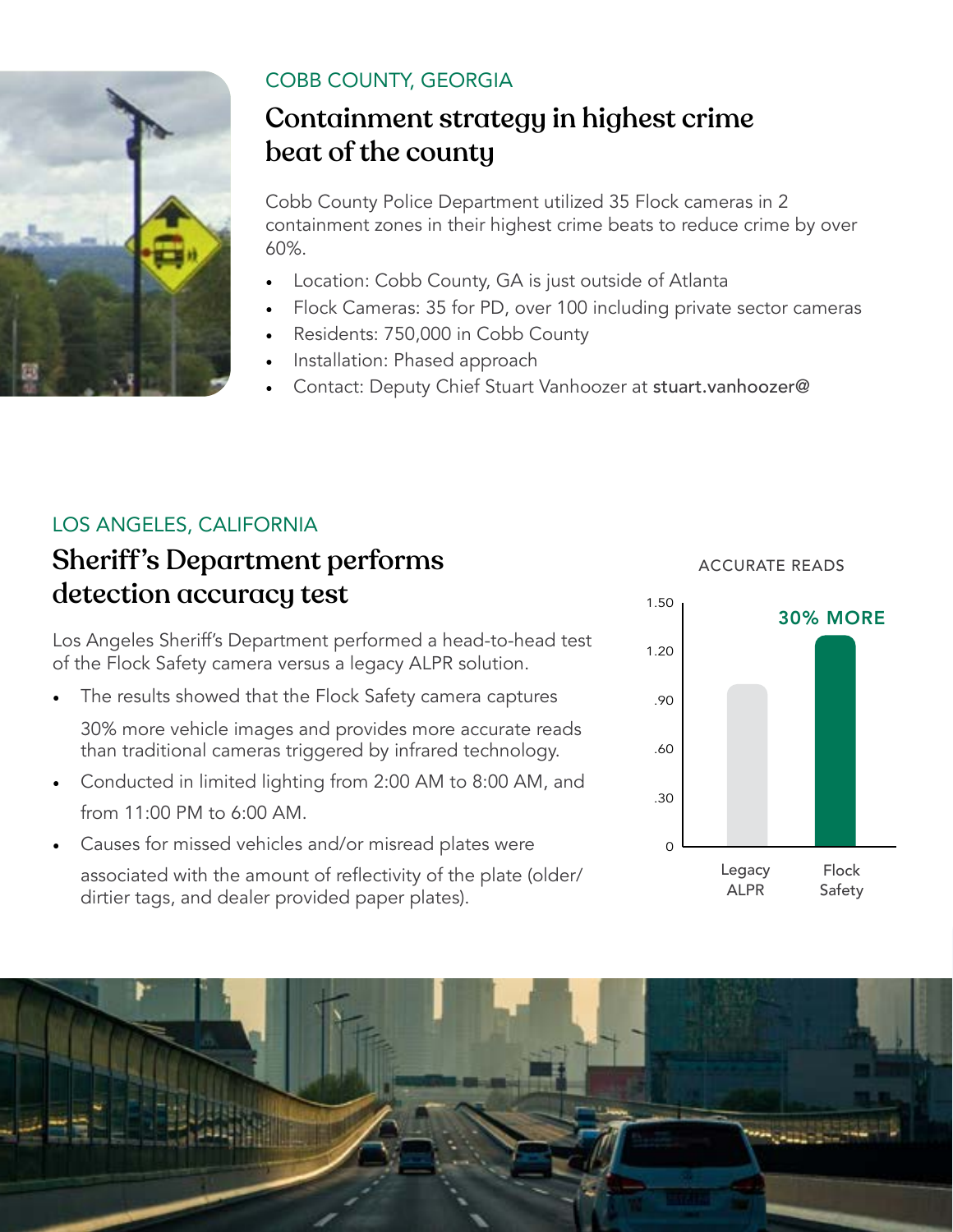

## **Product**

Flock Safety Automatic License Plate Reading (ALPR) cameras do not just identify the plate seen, but all the objects within the frame. Even if the vehicle does not have a tag, the image can be captured for review. The user interface is a simple search with unlimited user licenses. Within the software component, law enforcement can receive hotlist alerts and create custom alerts for plates under your investigation.

#### SOFTWARE USER INTERFACE

Included at no additional cost with unlimited user licenses. Receive alerts to help detect crime and search footage to access evidence — with any internet-connected device (based on user credentials that are easily managed/approved by admin).

| money Lokace                    |                                                                  |                                           |
|---------------------------------|------------------------------------------------------------------|-------------------------------------------|
| <b>The Market William</b>       | <b>PLOTENT</b><br><b>The Corporation</b><br><b>SHEET</b><br>T/TT | $66 - 10$<br><b>SIGHT</b>                 |
| The party of the control of the |                                                                  |                                           |
| <b><i><u>Distant</u></i></b>    |                                                                  | AD-94840-201-9<br>main and a state of the |
| <b><i>STATISTICS</i></b>        |                                                                  |                                           |
|                                 |                                                                  |                                           |
|                                 |                                                                  |                                           |
|                                 |                                                                  |                                           |
|                                 |                                                                  |                                           |

#### Detect Crime

- Connected to the NCIC Hot List & CJIS compliant
- State detection to ensure quality alerts
- Hotlist alerts (includes privately owned cameras in your jurisdiction)
- Create custom alerts for tags under investigation with your organization
- Filter notifications by reason codes (exclude sex offenders, include stolen plates, etc.)
- Email and SMS alerts to users
- Audible and visual alerts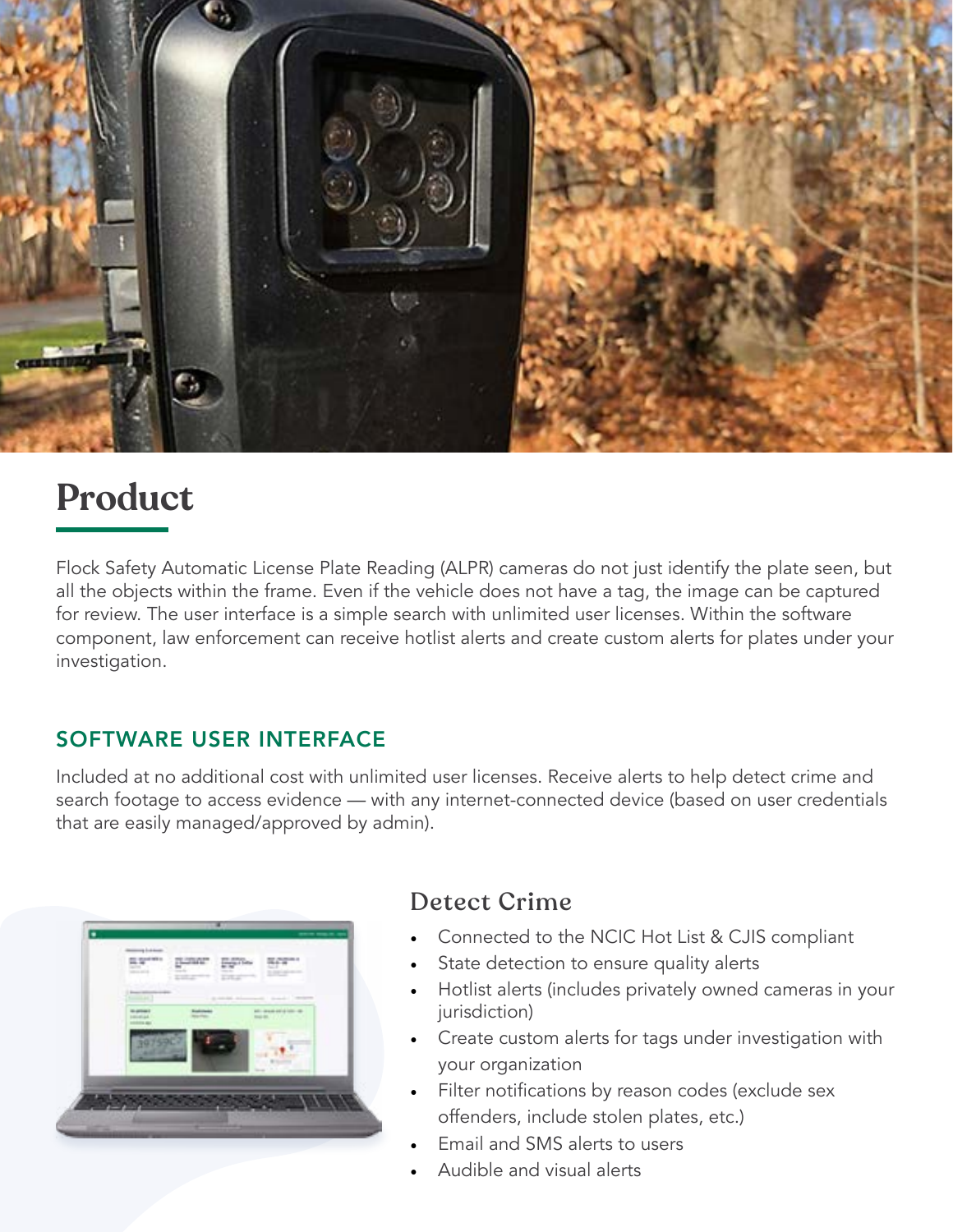#### Access Evidence

- Filter search by specific camera location
- Capture vehicles regardless of plate type (paper, no plate, etc.)
- Search results with vehicle summary in multiple formats
- Filter by Vehicle Fingerprint™
	- Date and time
	- Vehicle Characteristics
		- Plate (partial/full)
		- Plate Type (in state, out of state, temporary tag)
		- Build & Color
		- Resident status
		- Location/Date/Time





#### Insights Give city council an ROI report

- Discover crime and traffic patterns
- Prioritize changes by greatest impact
- Change your community for the better

#### Lookup Search plates across your jurisdiction

- "I have the plate where is the car?"
- Designed to search all cameras, all time
- Get a full view of all activity tied to one vehicle in your network

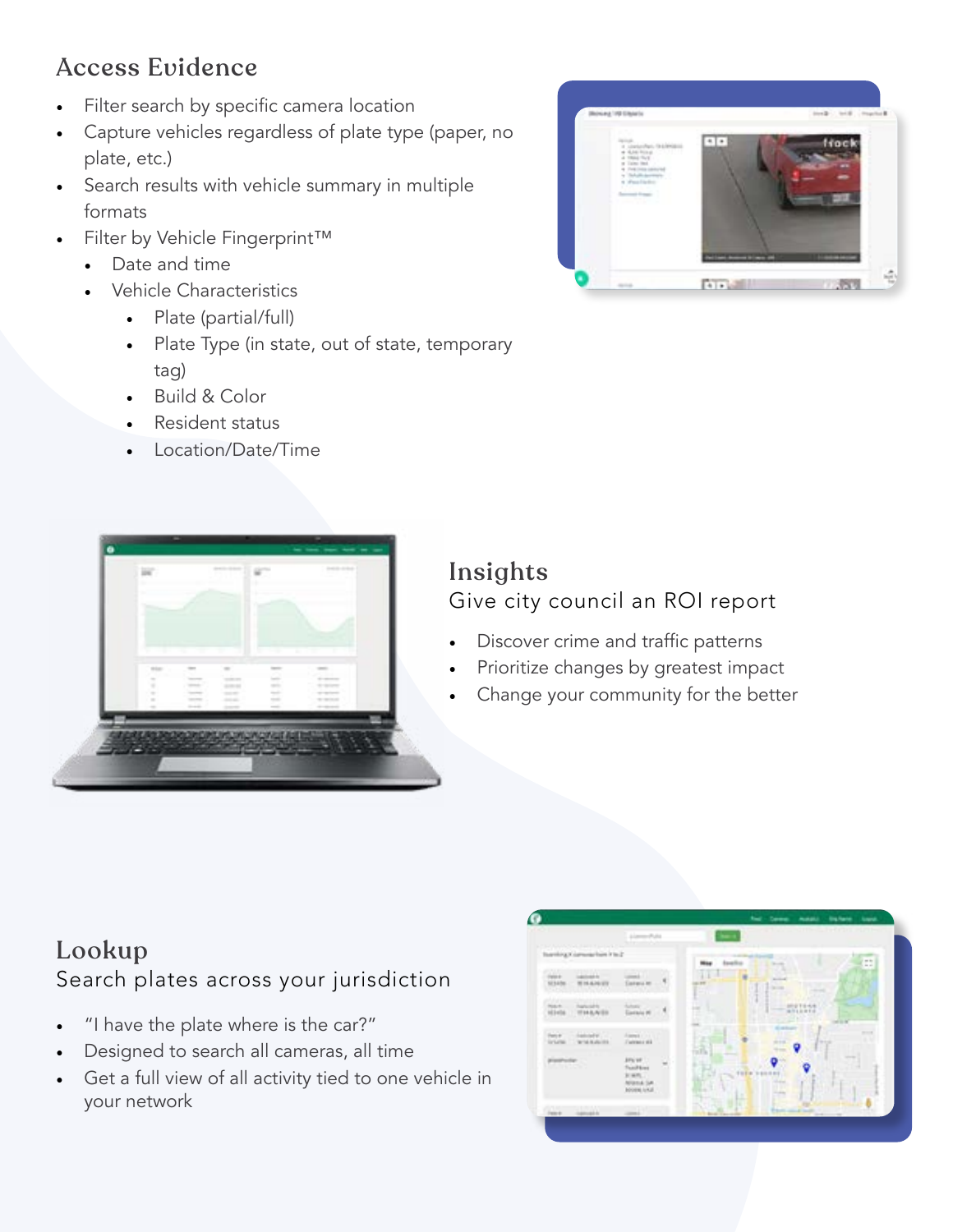

#### Shared Footage Search Network for Law **Enforcement**

A new way to solve cross-jurisdiction crimes

- New privacy setting (National + State search)
- $1B +$  monthly reads
- Attached to "Lookup" experience

## **Peformance**



#### COVERED PLATE





NO PLATE

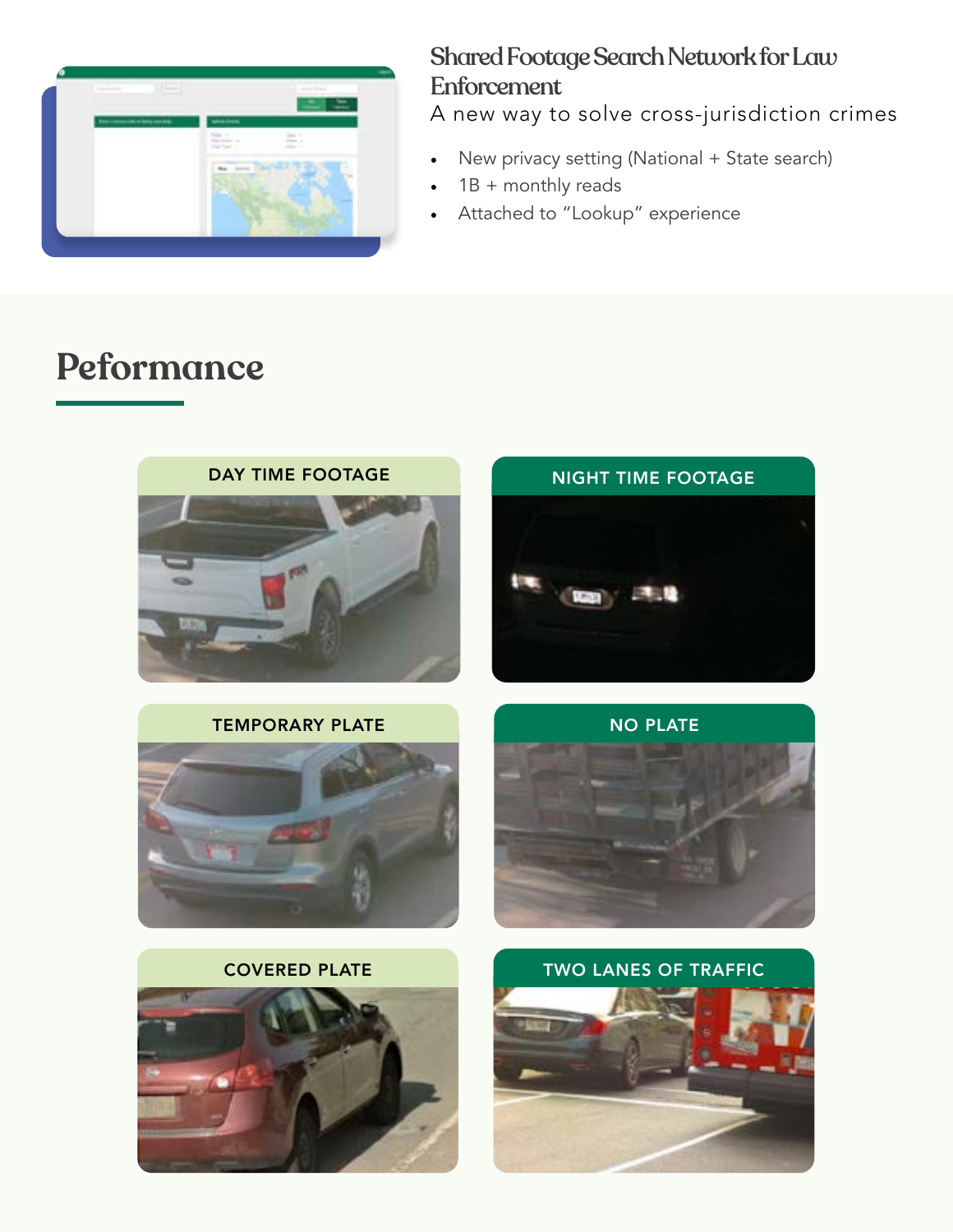Design

Dimensions: 8.75" x 3" Weight: 3 lbs IP65 Waterproof

#### Power

14Ah Battery 30W Solar Panel (14" x 21") AC Power (5 ft. range)

Data 16GB local storage, ~2 weeks

Image 5MP Image Sensor

**Motion** Passive Infrared Motion Detection

**Connectivity** Embedded Cellular LTE Connection Cellular service provider depends on area

Production Designed & manufactured in the U.S.

Night Vision 850nm Custom IR Array

Cloud Storage 30 days storage (Amazon Web Services) Accessible via secure website Images can be downloaded and stored by department

#### CAMERA SPECIFICATIONS CAMERA PERFORMANCE

#### **Traffic**

NCIC and Custom Alert Notifications

• Average of 10-15 seconds Includes time, location, plate, and vehicle image Includes state specific alerts based on image

#### Power Source

100-240 VAC <1 amp 60 W Solar 11-14 Volt

#### Processing Power

1.4GHz 64-bit quad-core CPU

#### Image Capture

20-90 ft from vehicles Up to 2 lanes of traffic per camera Date and time with camera location Plate (state, partial, paper, and none) Vehicle details (Make, type, and color)

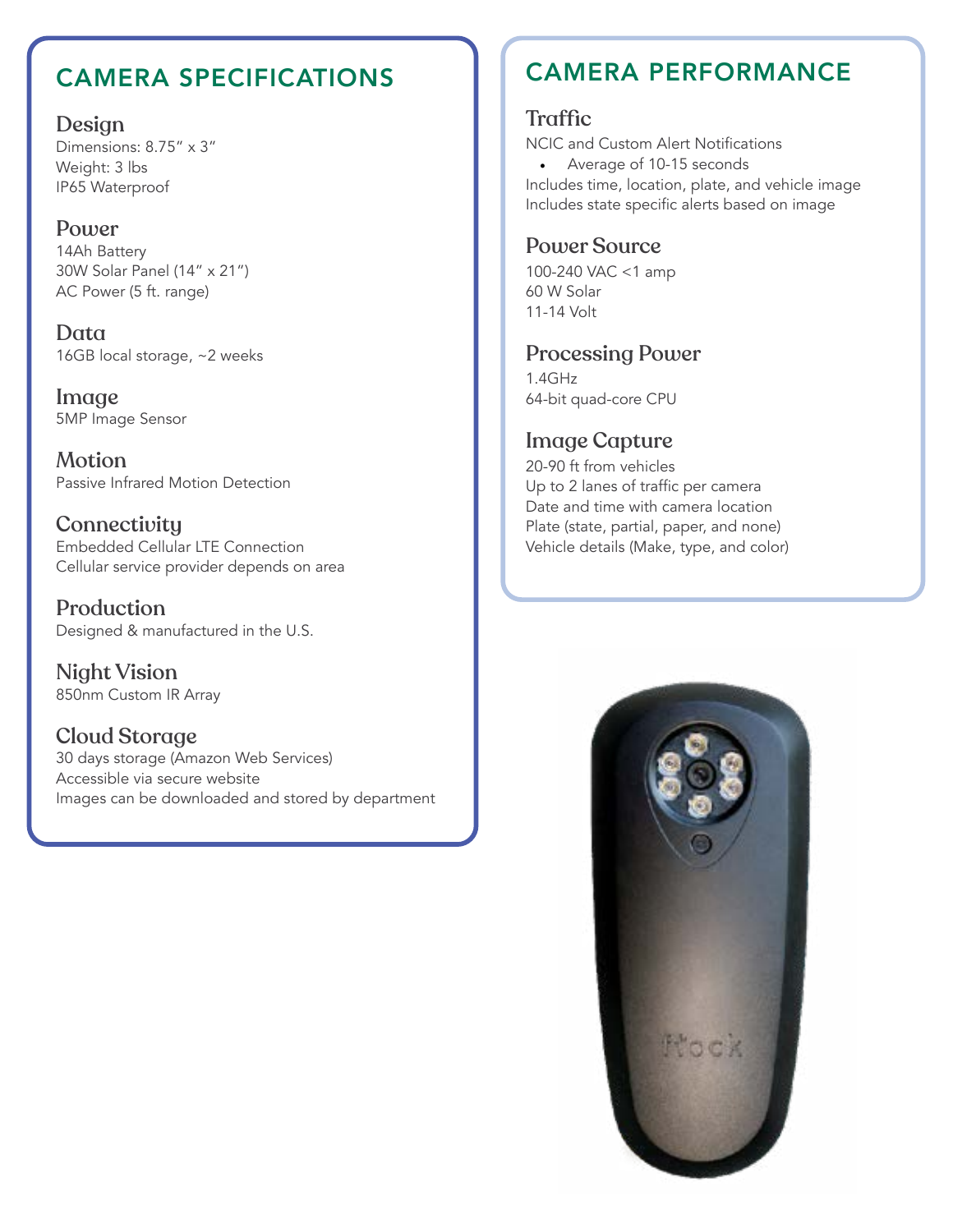

## **Training, Ongoing Support & Timeline**

New customers will first get connected with their dedicated Onboarding Specialist who will spearhead the installation project to completion. Once cameras are successfully capturing footage, customers get introduced to their dedicated Market Manager. This person serves as the main point of reference for all things Flock Safety (training, setup questions, etc). In addition, the Flock Safety Support team monitors the **support@flocksafety.com** inbox Monday through Friday, 8:00 AM to 5:00 PM EST.

#### SAFETY-AS-A-SERVICE

- Regular software updates at no additional cost
- Camera maintenance is included in the subscription
- Unlimited users for hotlist integration and alerts, and camera

#### INSTALLATION & CAMERA LOCATIONS

The average installation is to 6-8 weeks. Camera locations and installation timing is coordinated by the Flock Safety Customer Support team.

City intersection Solar & existing pole



Entrance to Hotel Solar & Flock 14 foot pole



City Foot Traffic Street Electric & existing pole

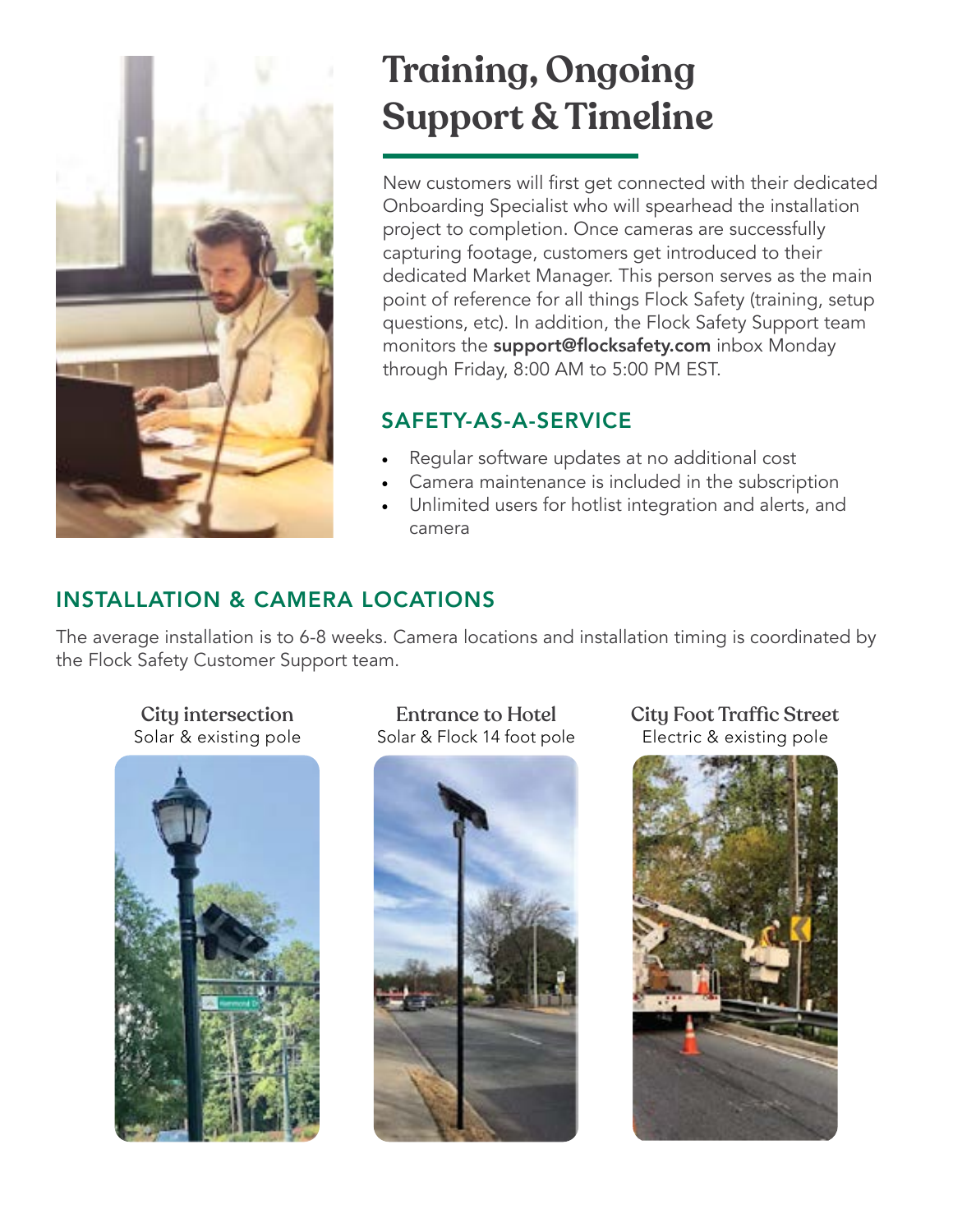# **wing**

**The Wing TM integration**

## **Transform your cameras into cameras that see like a detective.**

The Flock Safety Wing integration is for law enforcement agencies who want to transform existing cameras into cameras that see like a detective. Unlike buying new hardware, you can upgrade your existing cameras with the power of Flock Safety's Vehicle Fingerprint™ technology.

#### **Detectives are key to solving crime**

They see things differently, pick up on clues, and identify leads. They might notice that a suspect vehicle had a roof rack, tinted windows, a trailer hitch, bumper stickers, step boards, aftermarket wheels, etc. Those details can unlock an investigation and solve crime.

#### **Cities already have 100s or 1000s of cameras**

For years, cameras have promised a safer future. But who has the resources to scroll through hours and hours of footage? Even if you do have time, how can you be sure that you'll catch all the unique features of a suspect vehicle? When every second matters, you need to find the single frame that gives an investigator a lead.

fłock safety

Learn how your agency can take advantage of the Wing integration.

**flocksafety.com/police**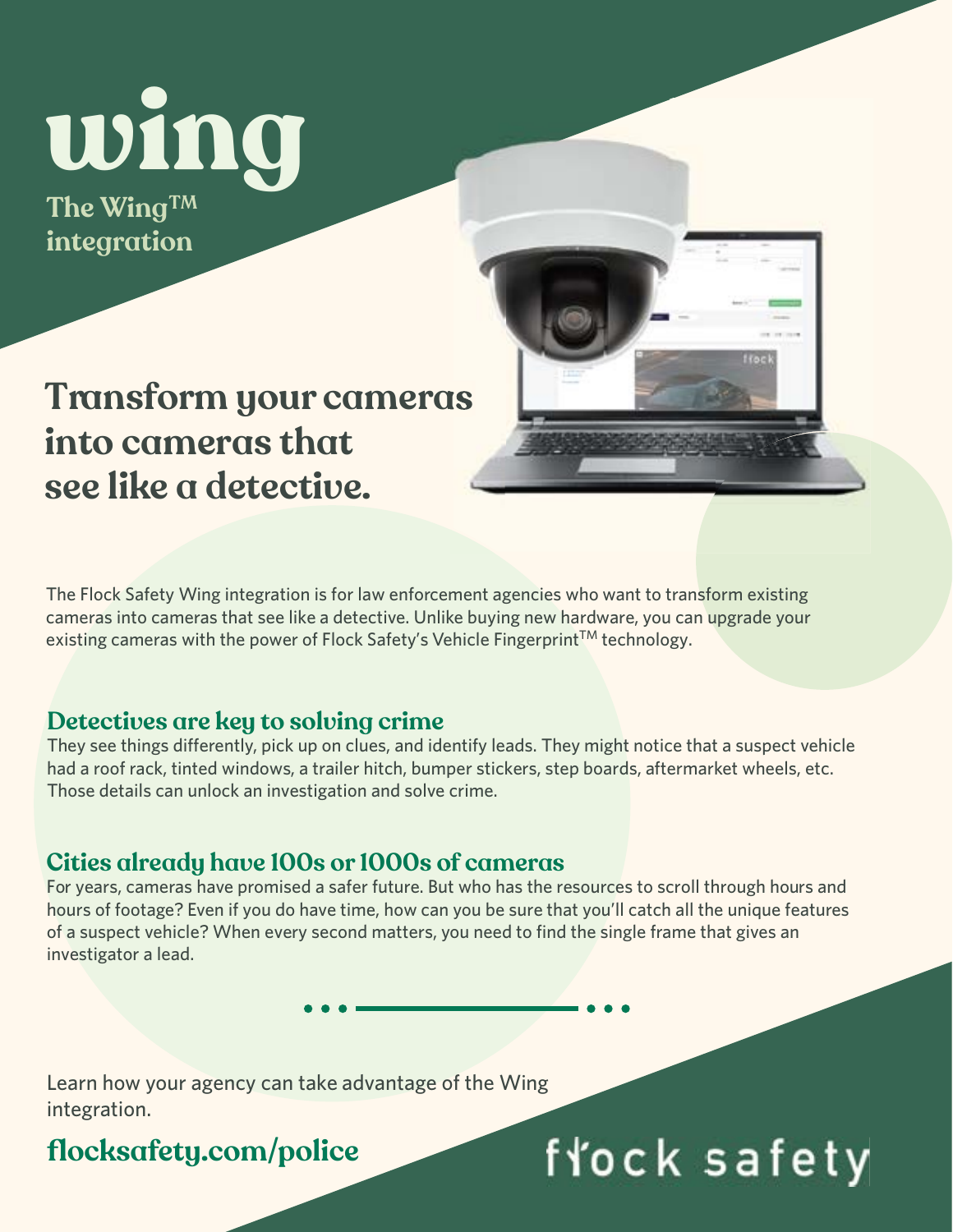## **Solve more crime by putting Flock Safety software on your IP cameras.**





**Day Footage Might Footage** 

**Black Chevy truck**

#### **Filter hours of footage to find actionable evidence**

Leverage Flock Safety's patented Vehicle Fingerprint technology on your 3rd party camera and use machine vision to find your suspect vehicle. Think:

- Vehicle make, type, color
- License plate (full, partial, missing)
- Temporary tags and state of plate



**Let's get started today. Transform your cameras into cameras that see like a detective.**

## fłock safety

**flocksafety.com/police**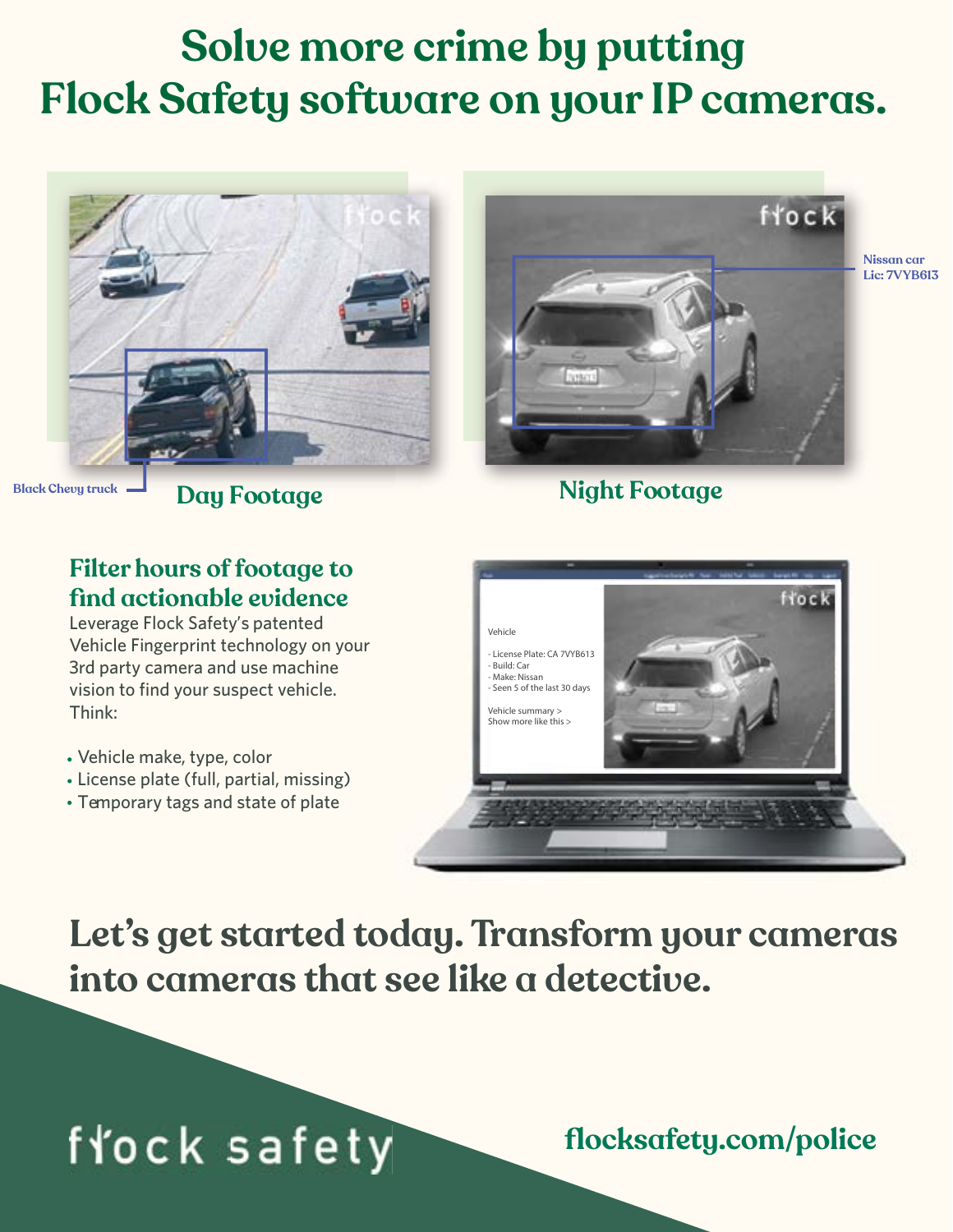**Is the Wing integration right for my cameras?**

The Wing integration is compatible with all Axis ® cameras and a variety of other IP cameras. If your cameras meet the requirements listed here, the Wing integration is right for you.

#### **Axis ® Camera Requirements**

√ Camera can talk outbound to the cloud (over 80/443)

√ Camera contains an SD card (>1GB)

√ Camera produces clear footage

#### **Other IP Camera Requirements**

√ Real-Time Streaming Protocol (RTSP) is secure and publicly available √ Camera has stable bandwidth, either wired wireless, excluding 4G

## **Still not sure? Speak with a Wing integration specialist to learn more.**

#### **Pricing**

\$79/camera per month + base implementation fee\*

 $*$ <15 licenses = \$1500 + \$75 implementation fee per each additional license

 $J$  Call Us **866-522-8863**  $\boxdot$  Email Us **police@flocksafety.com**

 Learn More **flocksafety.com/police**